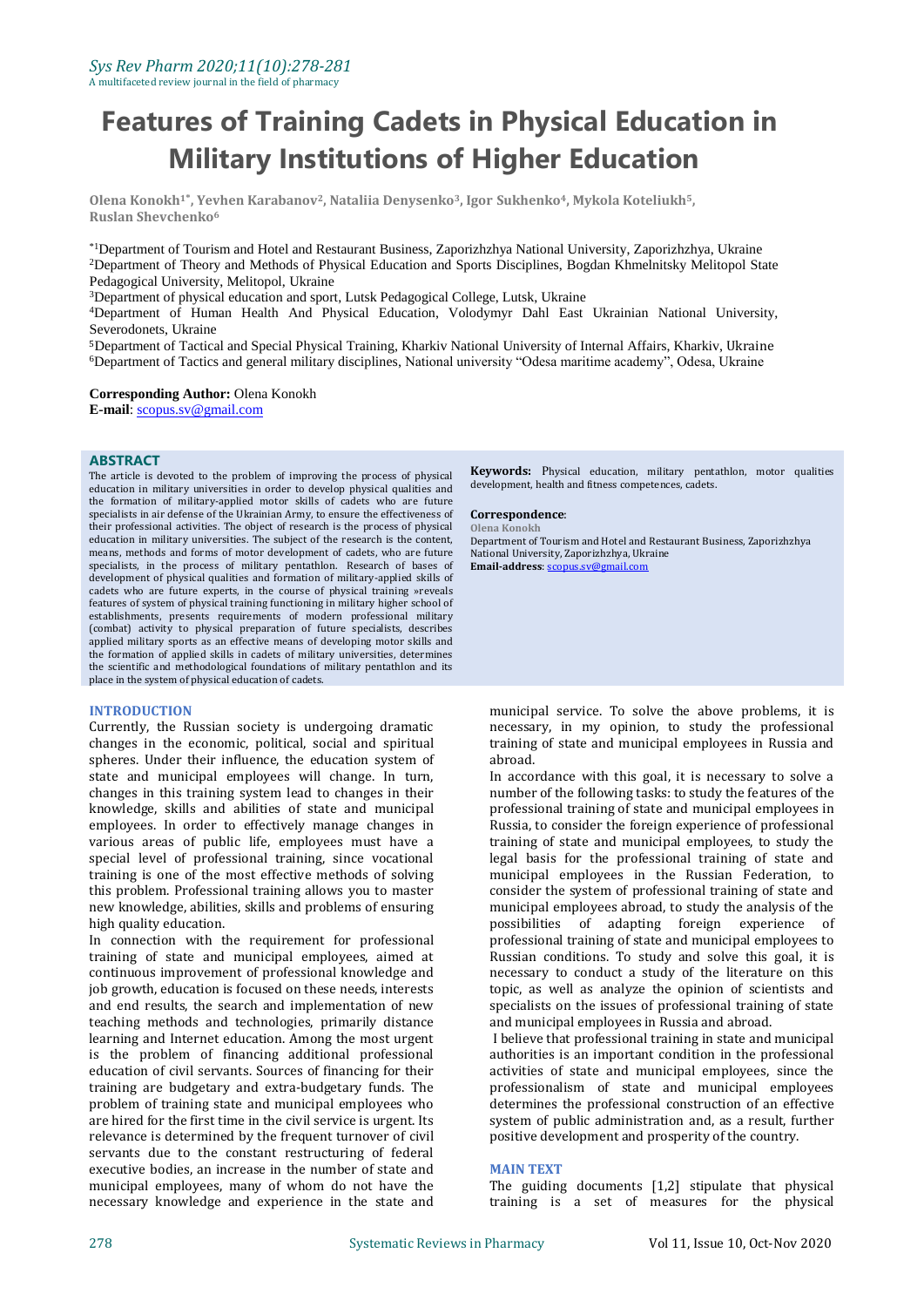improvement of servicemen, aimed at the development of general and special physical qualities, the formation of military-applied skills, education of moral and psychological qualities. Physical training is an integral part of both the system of physical education and the general system of training and education of personnel of the Armed Forces of Ukraine [15,17].

T. Yu. Krutsevych [2] notes that physical training is a purposeful management process of physical improvement of servicemen, which is carried out taking into account the peculiarities of their militaryprofessional activity.

M.F. Pichugin, G.P. Hryban, V.M. Romanchuk and other scientists [1] argue that maintaining a constant physical readiness of servicemen for daily and combat activities is achieved by the continuous functioning of the system of physical training of the Armed Forces of Ukraine. According to the authors [2-7], the system of physical training is part of the state system of physical education, structural and functional unity of conceptual, scientific and methodological and organizational and managerial foundations. S.V. Romanchuk [2] points out that the system of physical training of the Armed Forces of Ukraine provides: continuous physical training of servicemen during the entire service through the systematic conduct of physical training activities; high motor activity of servicemen; formation of a conscious, positive attitude of servicemen to physical training and their healthy lifestyle; mastering the knowledge and methods of physical improvement; creation and maintenance of the necessary educational and sports base; training and retraining; scientific substantiation of the system of physical training of troops and search for ways to improve it. Yu. S. Finogenov and other scientists [2] understand the system of physical training as a set of interconnected components ordered in accordance with the requirements of combat activity, such as:

- conceptual bases of physical training.

- the process of physical improvement of servicemen.

- management of the process of physical improvement of servicemen.

In [1, 2-9] it is indicated that the conceptual foundations include the purpose, objectives and principles of physical training. The purpose of physical training is to ensure the physical readiness of servicemen for professional activities [2]. Physical fitness is the degree of mastery of the established standards of physical training, which ensure the ability of servicemen to effectively perform the tasks assigned to them in accordance with the positions held (military specialties); physical fitness is a duty for all servicemen.

In the works of a number of scientists [1, 2] it is noted that the purpose of physical training of variable cadets (cadets) is to ensure the education of cadets need to master theoretical knowledge, exercises, techniques and actions, organizational and methodological skills and abilities to manage physical development and improvement of servicemen. by certain means, as well as in training to apply the acquired values in future militaryprofessional and daily service activities. Physical training of the changing staff of military institutions of higher education should contribute to: the formation of readiness to master weapons and military equipment and their effective use, to transfer physical activity, mental stress in extreme situations; solving problems of training, education of moral and volitional and mental qualities of servicemen and cohesion of military teams; accumulation of experience in the application of acquired values

throughout life in personal, educational, daily work, life and family; increasing the importance of physical training and military-applied sports in everyday activities [2]. Scientists [17, 19, 20, etc.] indicate that the goal of physical training is achieved by solving general and special problems. Further, the authors note that the general objectives of physical training follow from its objective function and mainly reflect the general requirements of training and combat activities to the physical condition of all categories of servicemen, and special - are determined based on the characteristics of military-professional and combat personnel. different types of armed forces and types of troops. According to experts [19-22], general physical training is aimed at achieving the optimal level of development of the general physical qualities of servicemen for their further successful mastering of special physical qualities and military-applied skills, improvement of physical development, strengthening of health through systematic exercise. The general tasks of physical training are: adaptation of servicemen to the conditions of military service; constant improvement of strength, endurance, speed and agility; improving physical development, improving health, improving efficiency and performance activity; ensuring professional longevity and resistance of the body to adverse environmental factors and militaryprofessional activities, reducing labor costs associated with diseases. Special physical training is aimed at the development of special physical qualities, mastering of military-applied skills, education of moral and volitional qualities, achieving combat cohesion of units through systematic comprehensive performance of special physical and applied exercises [19-22]. In military institutions of higher education, general and special (according to the direction of training) tasks of physical training of cadets are [1, 2, 3-14]:

- formation and improvement of theoretical knowledge, practical and organizational-methodical skills and abilities of management of physical education, special physical training, sports and physical rehabilitation of servicemen, divisions and units;

- ensuring the required level of development of physical qualities, military-applied motor skills and their improvement; indicators of functional and morphological capabilities of the organism; working capacity;

- preparation and participation in mass sports activities; - creating the foundations of a healthy lifestyle and prevention of disorders in the body due to adverse factors of professional activity.

According to O.V. Petrachkov and other scientists [1, 2, 8- 15], physical training of servicemen is an important part of the state system of physical education, as well as a component of the system of combat training of troops, which has its own specific patterns and has a number of special properties. The authors note that the most general principles of physical training of servicemen include: applicability, complexity, systematicity, optimality, specificity.

O.M. Olkhovy [1] points out that to implement the goals, objectives and principles of physical training, appropriate tools, methods and forms are used, which are components of the second subsystem of the system of physical training - the process of physical training of servicemen. The main means of physical training is physical exercises, which are performed according to the established requirements in compliance with safety measures and hygienic conditions in combination with health-improving forces of nature (solar, water and air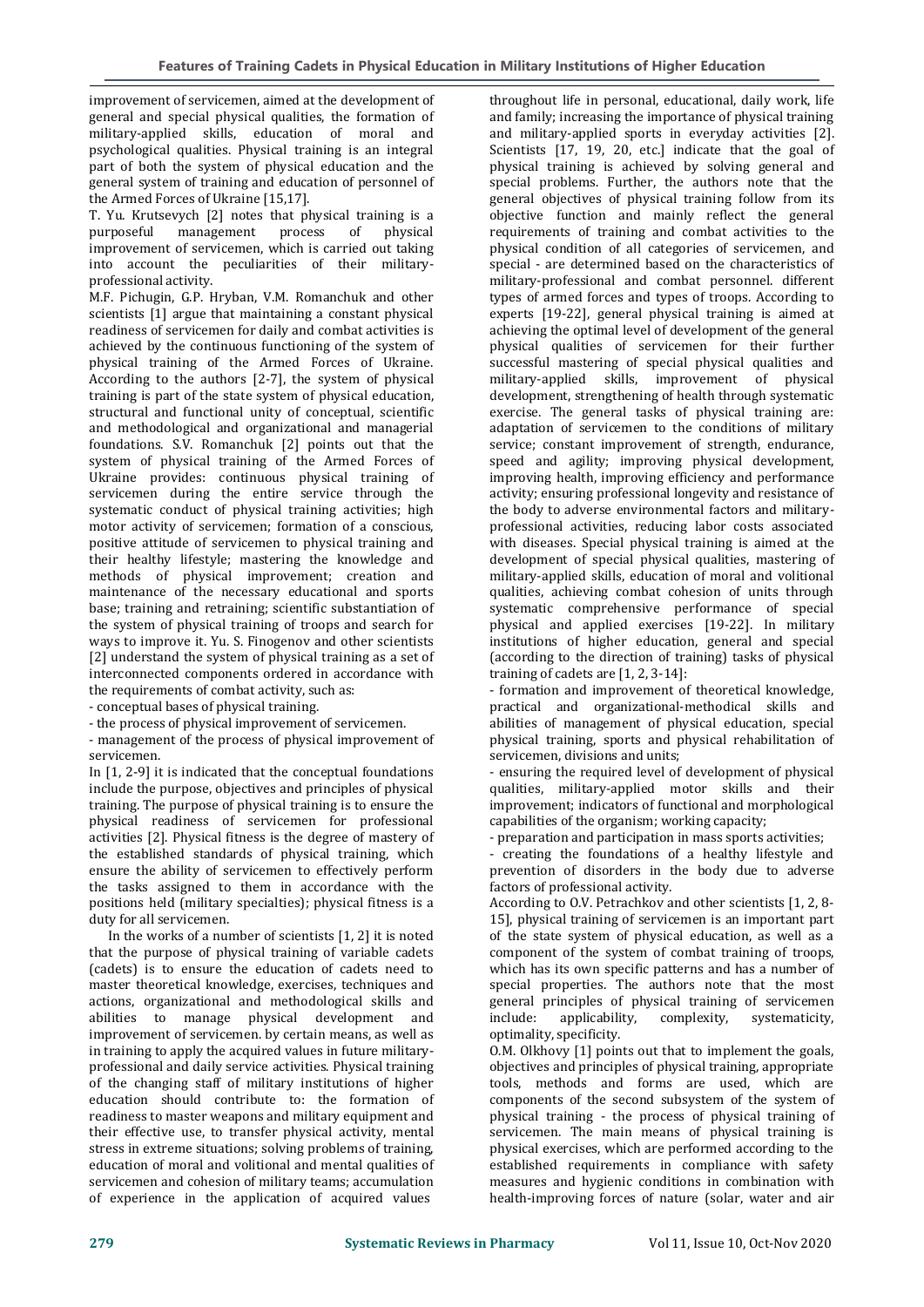procedures) [2, 9]. Cadets master the whole list of physical exercises provided for them by the training programs. According to the guiding documents, among the methods of physical improvement of servicemen are uniform, repeated, variable, interval, control, competitive [2]. The main forms of physical training of the personnel of the Armed Forces of Ukraine include training, morning exercise, sports and mass work, physical training in the process of training and combat activities, independent training [1]. O.A. Chernyavsky, G.I. Sukhorada [2-16] note that in the practice of physical training, all forms of physical training of servicemen are used in close connection.

Training sessions are the main form of physical training and are conducted in the form of theoretical, methodological and practical classes [2]. Practical classes are the main type of training, are scheduled and aimed at the comprehensive physical development of servicemen and their acquisition of stable military-applied skills and special qualities. Morning exercise helps to quickly bring the body after sleep to an active state, increase the versatile physical preparedness, cultivating the habit of daily exercise, strengthening health, hardening of the body and is a mandatory element of the daily routine, is carried out 10 minutes after lifting. Sports and mass work (SMW) is aimed at attracting servicemen to regular military and applied sports, improving the level of physical fitness and sportsmanship of servicemen, the organization of meaningful leisure personnel [2]. According to G.I. Sukhorada [1], construction and installation work is an effective means of educating servicemen to strive for victory and stability in action during maximum physical exertion and mental stress. Construction and installation work, as a form of physical improvement of servicemen, is characterized by the following features: combination of compulsory sports with volunteering in the choice of sports for sports improvement; transfer of maximum physical activity and mental stress by servicemen in the course of sports; enabling the public sports asset to organize and conduct sports and mass work. Guidance documents [2] state that construction and installation work include training for military personnel. applied and mass sports, training and participation of national teams in high-ranking competitions. Physical training in the process of training and combat activities is carried out for better mastering of military-applied skills by servicemen, as well as to increase their efficiency during the performance of official tasks [1, 2]. Self-training is carried out at a convenient time and at the discretion of the practitioner. OO Starchuk [2] points out that self-training is an integral part of the educational process and is conducted in the form of individual physical training in order to master the curriculum for physical training and sportsmanship.

Management of the process of physical improvement of servicemen is the third subsystem of the system of physical training, which ensures its optimal functioning in accordance with the requirements for the physical condition of personnel [1, 2]. Relatively independent components of the subsystem of management of the process of physical improvement of servicemen are leadership, organization and conduct.

Under the guidance of physical training, scientists [2] understand the activities of officials aimed at: performing physical training tasks; on elaboration and decisionmaking, setting tasks for executors and coordination of their actions, analysis of the results of the tasks, summarizing the results of physical training. The main role in the management of physical training in a military unit (military institution of higher education, military unit, etc.) belongs to the commander (chief). According to MF Pichugin and co-authors [7], the organization of physical training involves planning, training of managers, control, accounting and provision of physical training. Physical training planning is carried out by the commander (chief); it must ensure the implementation of physical training programs, taking into account training and combat missions. The guiding documents state that every serviceman is obliged to: regularly attend training sessions and actively engage in physical exercises; take an active part in construction and installation work [2]. Physical training is the direct practical implementation of all physical education activities. In military institutions of higher education, the organization and conduct of physical training is carried out by the Department of Physical Education, Special Physical Training and Sports [1]. The following forms of physical training with cadets are provided in military institutions of higher education: educational classes - 4 educational hours (1 educational hour - 45 minutes) per week (2 classes of 2 hours each) in the schedule of educational classes under the guidance of the teacher of the department within discipline "Physical education, special physical training" evenly during each semester throughout the period of study in military institutions of higher education (5 years); morning exercise - daily (except weekends and holidays) 10 minutes after the ascent lasting 30-50 minutes (depending on the season - winter or summer) under the guidance of unit commanders; Construction and installation work - 3 times a week: 2 times a week for 1 hour on weekdays in free time and 3 hours on weekends and holidays under management of unit commanders, as well as for cadets who have expressed a desire to engage in certain sports and have a sufficient level of physical fitness - 3-6 times a week for 2-3 hours training sessions in sports sections military institution of higher education (in free time and in construction and installation work hours) under the guidance of a sports coach; physical training in the process of training and combat activities each time during the movement of the unit to the places of training or return from them, during shifts, during stops and stops during the movement of the vehicle; independent training is held in the hours provided by the daily routine (in the hours of self-training), in free time for 1 hour.

## **CONCLUSION**

Thus, the above makes it possible to specify the idea of the structure of the current system of physical training in the Armed Forces of Ukraine, the peculiarities of its functioning in a military institution of higher education and allows us to conclude that it is subordinated in accordance with the requirements of militaryprofessional (combat) activities a set of goals, objectives, tools, methods and forms that constitute the process of physical improvement of servicemen and their management.

## **REFERENCES**

1 Yuriev, S., Prontenko, K., Griban, G., Yavorska, T., Malynskyi, I., Tkachenko, P., Dzenzeliuk, D., Terentieva, N., Khatko, A., Lytvynenko, A., Pustoliakova, L., Bychuk, O., Okhrimenko, I., Prontenko, V., & Bloshchynskyi, I. (2020). Dynamics of respiratory system indices of cadets of higher military